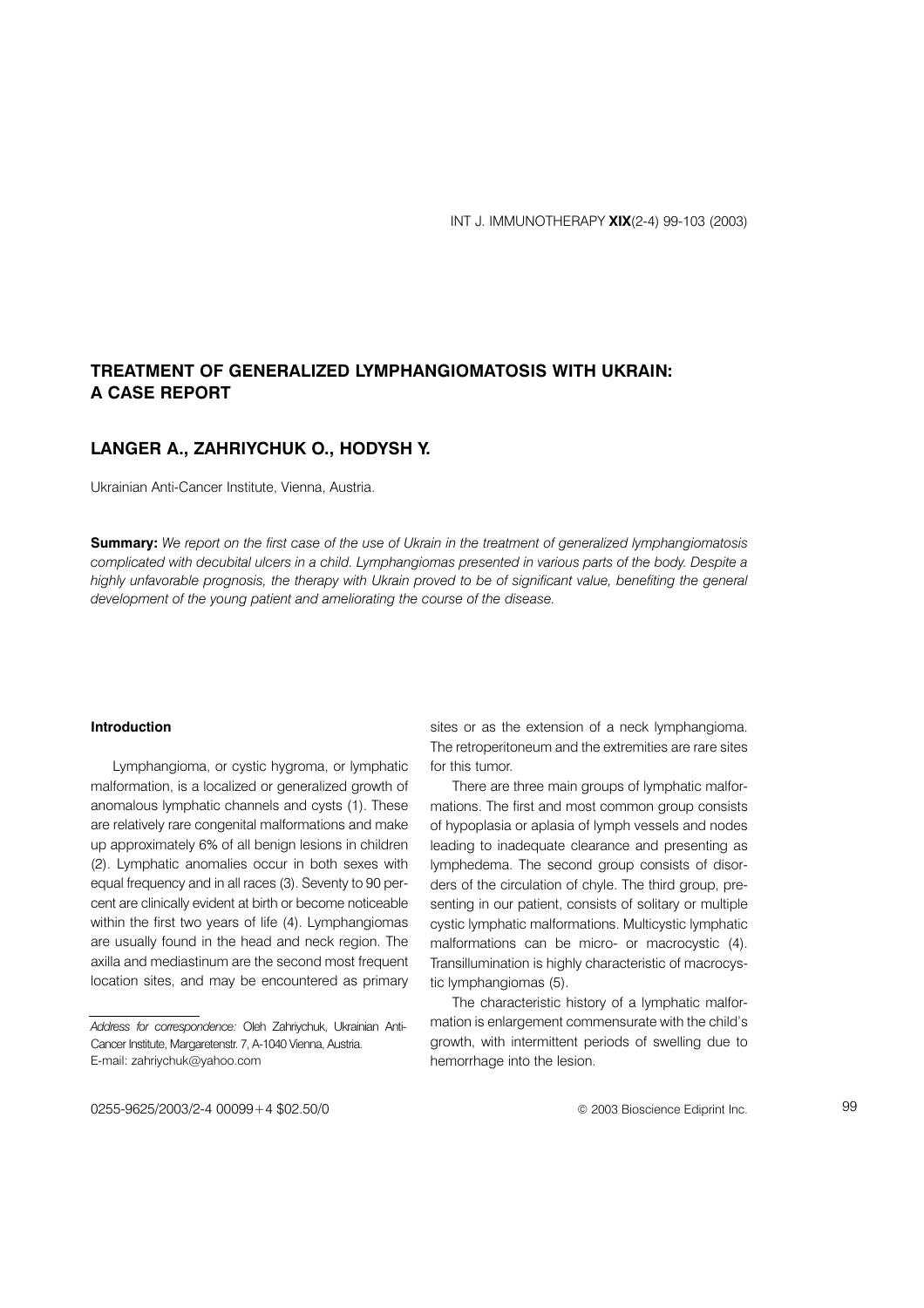Lymphangiomas may cause marked disfigurement: recurrent infections; respiratory obstructions; malocclusion; and dysphagia, dysphonia and dysarthria, as a result of the infiltration and compression of neighboring structures.

Lymphangiomas may occur in association with venous malformation. Pure venous malformations can occur in any tissue in the body and can widely infiltrate skin, muscles, joints and, sometimes, bones. Combined lymphatic-venous lesions are often associated with skeletal elongation and hypertrophy. There was no evidence in our patient of bone involvement with the malformation, which was consistent with the main element being lymphatic.

We report on the treatment of generalized lymphangiomatosis in a child with the drug Ukrain. Lymphangiomas presented in various parts of the body and the course of the disease was unfavorable.

#### Case report

The patient, S.D., male, was born on September 22, 1992, at 7 months of gestation, as the fourth child in a family. No congenital disorders had been observed previously in the family, and the mother subsequently gave birth to three more children without any congenital problems being observed.

A large soft tissue tumor on the left dorsal thorax wall was observed following delivery. A computed tomography (CT) scan carried out the day after delivery revealed a paravertebral lymphangioma in the left posterior mediastinum, and another in the area of the dorsal body wall. Clear communication between the tumors could not be seen on the CT. Both tumors were clearly separated from the spinal canal. A magnetic resonance imaging (MRI) scan performed on October 1, 1992, showed that the tumors were lymphangiomas, or cystic hygromas. The second paravertebral tumor had reached the arch of the aorta in the cranial direction.

During the first month of life, the swelling on the thoracic wall expanded and a skin infection occurred, following which the patient was admitted to the hospital. On admission, the patient was in good general condition, weight gain was adequate, and spontaneous motor activity was well developed. As before, there was a large, soft, fluctuating, brownish, blurred tumor.

On November 11, 1992, partial resection of the extrathoracic tumor was carried out. Under histological examination, lymphangiomatosis was verified and a residual tumor was confirmed. Wound healing proceeded very slowly and was complicated by relapsing infections treated with antibiotics.

An ultrasound examination carried out on April 20, 1993, revealed no free fluid in the abdomen and a small pleural effusion on the left side. Lymphangioma in the left inguinal area and bilateral scrotal hydrocele were diagnosed.

In June 1993, bilateral otitis media with purulent inflammation and perforation occurred and was treated with antibiotics.

A CT scan performed on November 9, 1993, revealed substantial growth of the existing tumors compared with September 1992, with partially intrathoracic and partially extrathoracic soft tissue tumors. The intrathoracic tumor surrounded the descending aorta and left clavicular artery. An MRI scan carried out on November 19, 1993, showed extended infiltration of the tumor into the spinal canal from Th1 to Th8, with maximum infiltration in Th4 to Th7; right upper dorsal lobar atelectasis was also revealed.

A CT scan performed on January 27, 1994, revealed clear extension of the extrathoracic tumor while the intrathoracic and spinal components remained unchanged. Neurological examination revealed an incomplete paraplegia, most likely L5-S1. Physical and neurosurgical examination revealed that due to the substantial tumor growth, the tumors were inoperable. Therapy with alpha-interferon (IFN)-2a (Roferon®-A3, Hoffmann-La Roche AG, Grenzach, Germany), 3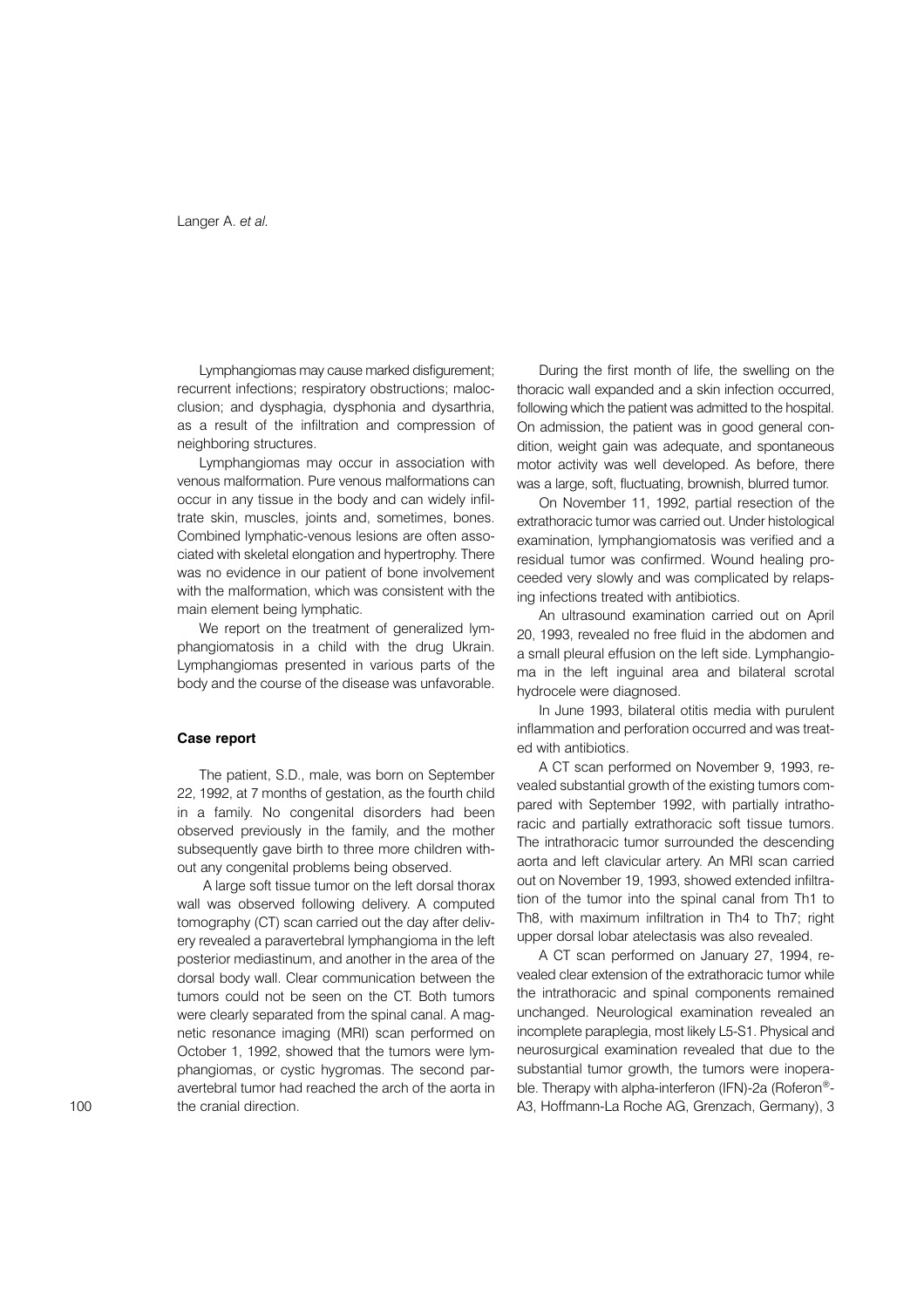#### Treatment of generalized lymphangiomatosis with Ukrain: A case report

billion U/m<sup>2</sup>/day, s.c., was initiated. During IFN therapy, infections occurred frequently and were treated with antibiotics. Echocardiography revealed clear diminished left ventricular function, with the superior vena cava and vena azygos significantly dilated. Digitalis therapy with digoxin 0.125 mg p.o. (Lanicor®: Boehringer Mannheim, Mannheim, Germany) was initiated.

An ultrasound examination on March 8, 1994, revealed diffuse expansion of the tumor in the left thoracic area, and an MRI scan on April 8, 1994, showed no changes in the spinal canal.

Unfortunately, IFN therapy did not have any impact on the course of the disease and was discontinued after 4 months. No further therapy other than palliative care could be recommended by the physicians in charge of the case. The patient's general condition was extremely poor, since he could neither speak nor move. He was discharged from the hospital to home care with a very unfavorable prognosis, with the parents being told that the child would never walk or speak.

In April 1995 therapy with Ukrain (Nowicky Pharma, Vienna, Austria) was started on an outpatient basis, initially at a dose of 10 mg, i.v., on alternate days, and later at 5 mg, i.v., twice a week. Informed consent of the parents was received before the start of therapy. A letter from the Drug Council of the Austrian Ministry of Health, Sport and Consumer Protection dated June 23, 1993, approved the use of Ukrain on an outpatient basis. The patient's state improved gradually.

On July 17, August 22 and September 19, 1995, three punctures of intra-abdominal cystic lymphangiomas were performed, with 3.5, 0.5 and 1 l of hemorrhagic fluid drained, respectively (Fig. 1).



Fig. 1 Multiple lymphatic malformations (x) and a chest wall deformation are clearly seen under computed tomography scan, July 31, 1995.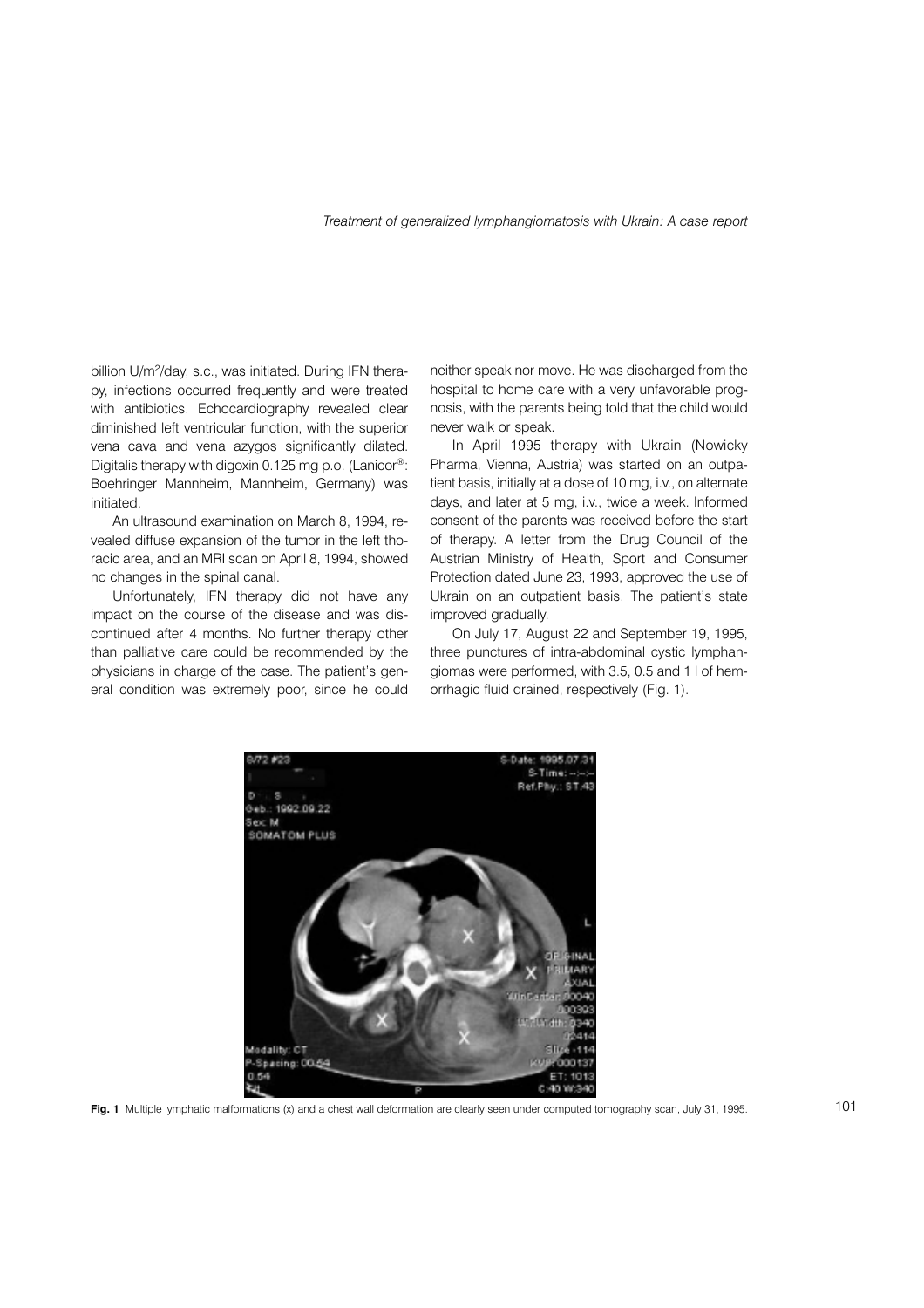In November 1995, after a total dose of 220 mg Ukrain had been administered, the patient began to move, and in December 1995, after a total administered dose of 260 mg, he began to speak his first words. By 1996, the patient could stand, and by 1997 the patient could both speak and walk.

However, on the basis of Decree GZ 21.405/ 1117-II/A/8/93 of February 25, 1994, of the Austrian Ministry of Health, Sport and Consumer Protection, Ukrain therapy was discontinued.

On October 9, 1998, partial resection of a left intrascrotal lymphangioma and a left thoracic lymphangioma with subsequent drainage were performed.

At the beginning of 2000, the patient's condition worsened. Tumor progression caused spinal cord compression, and paraplegia occurred. On January 15 the patient could no longer walk. On March 23, 2000, an extended resection of a thoracolumbal lymphangioma on the back and complex grafting were performed in the Department of Pediatric Surgery at the Donauspital in Vienna. The body weight before surgery was 22 kg and the weight of the ablated tumor was 10 kg. Following surgery the patient remained in a coma for 6 weeks. The patient was on assisted ventilation due to the weakness of the respiratory muscles, and morphine was administered four times a day due to severe pain.

In August 2000, two decubital ulcers developed over the right trochanter and the right shoulder blade. Paraparesis extended to Th5. The decubital ulcers were treated surgically. After discharge from the hospital, a portable ventilator had to be used and morphine administration continued at home. The patient's state seemed hopeless to the hospital physicians (Donauspital, Vienna) and they recommended resumption of treatment with Ukrain.

Therapy with Ukrain 5 mg, i.v., twice a week was resumed on an outpatient basis. Additionally, topical application of Ukrain in gauze compresses was begun. After 3 months of treatment, the patient no longer

complained of pain, and morphine administration was discontinued. After 2 years of therapy, the ventilator was no longer needed. The decubital ulcers healed without skin defects.

### Discussion

Treatment options for lymphangioma include surgery and sclerotherapy. Surgical treatment is challenging. Complete excision is often impossible due to the risk of damage to vital or functionally important surrounding structures. In addition, the cosmetic outcome after such radical surgery may be unacceptable, especially in children. Generally, the results of surgical treatment are currently assessed as unsatisfactory with a high incidence of recurrence and nerve damage. The case presently reported also demonstrates the high risk which accompanies surgical treatment of lymphangioma.

Several other treatment options have been used to treat lymphangioma. These include laser therapy (6); IFN-alpha (7); and various intralesional sclerosing agents, e.g., boiling water, quinine, sodium morrhuate, urethane, iodine tincture, nitromin, steroids, hypertonic saline and ethanol. While little success has been reported using these options, various side effects have been observed (8). In the present case described, 60% dextrose solution was used for intralesional sclerosing therapy with little success. OK-432 (Picibanil) and bleomycin are currently the most frequently used sclerosing agents, giving quite good results (1, 9-13). However, in patients who have undergone prior surgery, the success rate is significantly lower than in primary cases due to the obliteration of communications between cysts following the earlier therapy (9).

This is the first case report of the use of the anticancer drug Ukrain in the treatment of a benign multiple tumor. Ukrain is known for its low toxicity, and its

 $102$